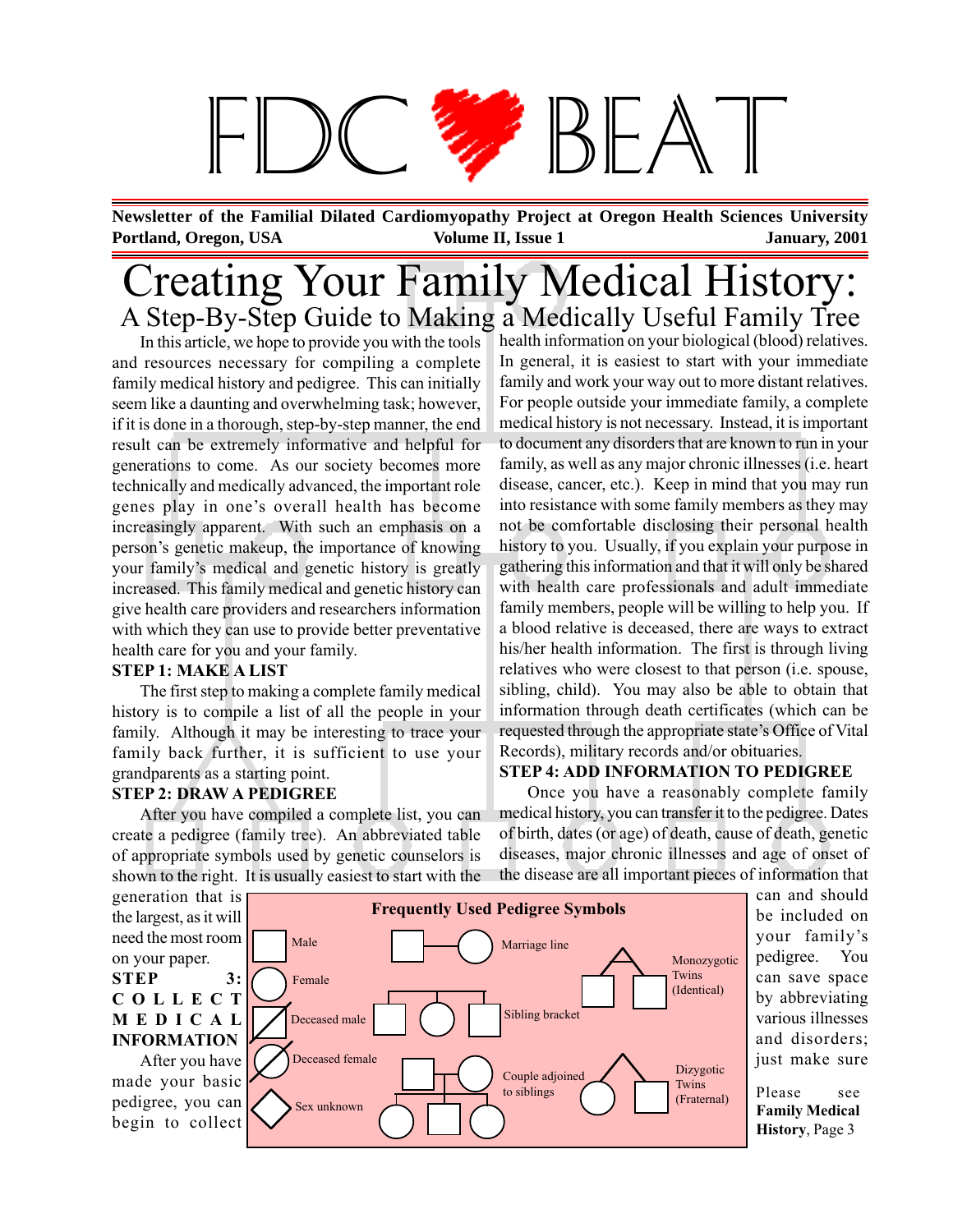# FDC and Your Medical Family Tree

Assembling family history information in a family with FDC can be challenging because of the variability of the disease. Within a family, the same gene can cause severe disease (for example, leading to heart transplantation) in one individual and mild or unnoticeable disease (for example, a minor arrhythmia) in others. When taking a family history for FDC, therefore, one must be suspicious of all types of heart problems even though they may seem unrelated.

Getting medical records (or death certificates) on family members is the best way to determine whether a person may have had FDC. However, medical records may not be available if a person has been deceased for several years. Furthermore, the tests that we use to diagnose FDC today may not have been available when that family member was living. For example, echocardiography, which today is the "gold standard" for evaluating heart size and function, was not widely in use until the 1960s.

With or without medical records, a high level of suspicion for FDC should be raised when family

members have had a heart transplant, heart failure at an early age  $( $60$ ), sudden death or "heart attack" at an$ early age (without a history of coronary artery disease), cardiac arrhythmias (such as atrial fibrillation, sometimes requiring a pacemaker) or heart block. In determining who in your family might have had FDC, here are some questions that are useful to ask:

1. **How old was the family member when he/ she first had symptoms of heart problems? If they are deceased, how old were they when they died?** While FDC can present at any age, symptoms in younger individuals should be taken especially seriously.

2. **Did the family member have any cardiac arrhythmias? Did they receive a pacemaker or implantable cardiac defibrillator (ICD)?** In many families arrhythmias are the first sign of FDC. While some people with arrhythmias may go on to develop cardiomyopathy, this will be the only manifestation of

Please see **FDC Family Tree**, page 4

### Medical Family Tree Resources

In an attempt to make building your own family tree easier, we have compiled a list of books and websites related to building and working with your medical/genetic family history. We hope that you may find them useful.

#### **\*BOOKS**

Bennett, RL (1999). *The Practical Guide to the Genetic Family History.* New York: Wiley-Liss, Inc. 251 pp.

\*Written for health care professionals as a guide for taking a patient's family medical history. It is very informative but is more specific to geneticists and counselors.

Daus, C (1999). *Past Imperfect: How Tracing Your Family Medical History Can Save Your Life*. Santa Monica: Santa Monica Press. 240pp. \*Contains very helpful information on how to track down information.

Krause, C (1995). *How Healthy is Your Family Tree? A Complete Guide to Tracing Your Family's Medical and Behavioral Tree*. New York: Simon & Schuster. 167 pp.

\*Walks you through step-by-step with information on how to build a medical family tree. The author also includes personal information and anecdotes to emphasize why a medical family tree is so important.

Nelson-Anderson, DL (1995). *Genetic Connections: A Guide to Documenting Your Individual and Family Health History*. Missouri: Sonters Publishing. 301 pp.

\*Provides a comprehensive guide on how to research, understand and document your family history. It also breaks down the human body system by system with specifics on what to look for.

#### \***WEBSITES**

www.familytreemaker.com

\*A complete geneaology resource with suggestions, links and other resource tools.

www.keepitsimplesolutions.com

\*Information about Fran Carlson's Growing Your Family Medical Tree, which is a guide on how to create a family medical tree. Also contains links to other related sites.

#### www.cyndislist.com

\*Contains multiple links to various genealogy websites and other helpful family tree information.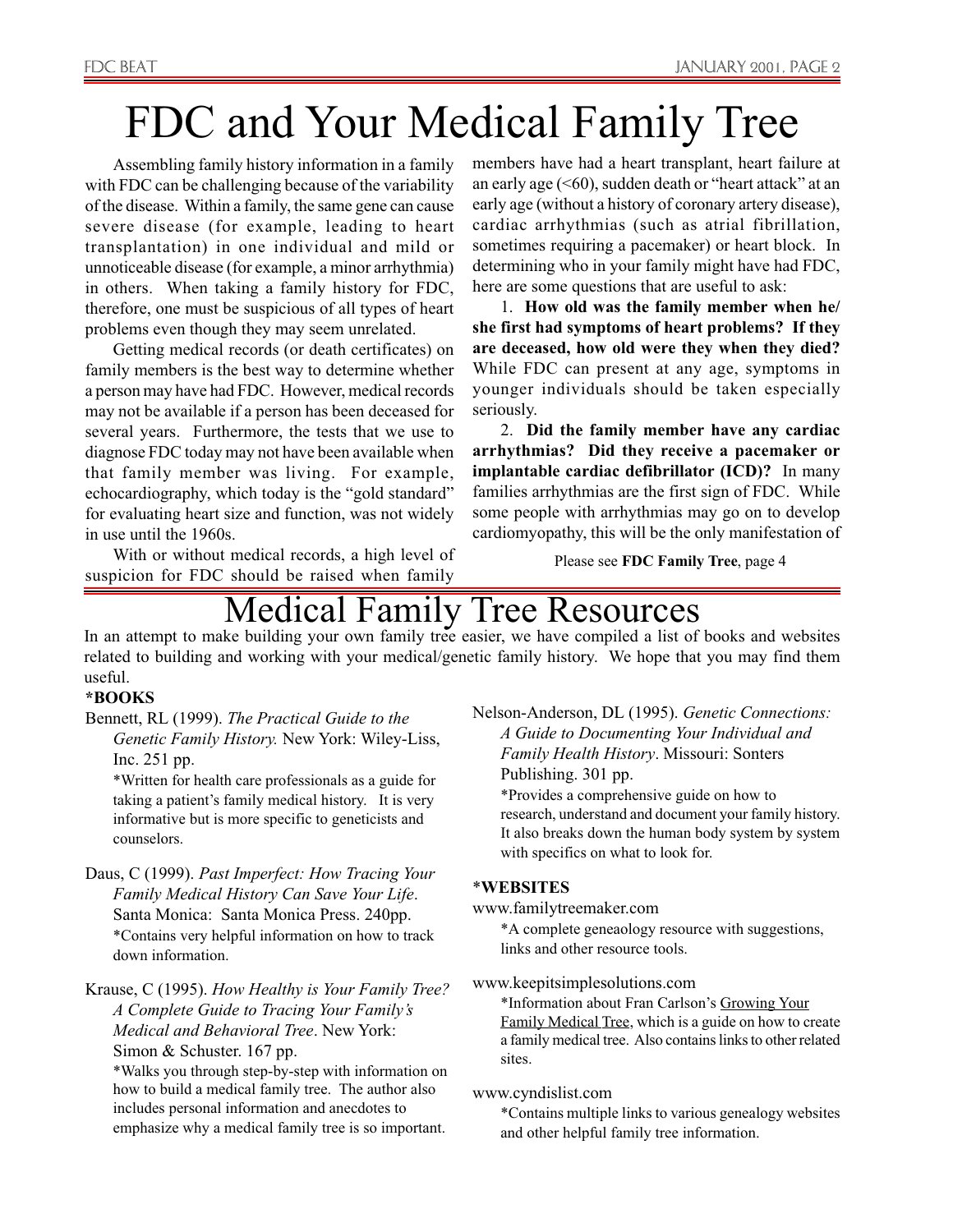# Example of a Family Medical History and Pedigree



# Family Medical History

#### Continued from Page 1

you include a key to indicate what abbreviations you are using. Some people also use colors and shading within the pedigree symbols to bring certain diseases, conditions and/or illnesses to attention. (See the example pedigree above for an illustrated example of a complete family medical history and pedigree taken from a fictitious family with a history suggestive of FDC.)

#### **STEP FIVE: SHARE YOUR FAMILY MEDICAL HISTORY AND PEDIGREE**

Now that you have created a complete family medical history and pedigree, it is important that you share this information with your health care provider, as well as other members of your family. By sharing this family medical history and pedigree with your health care provider, you will be helping him/her to understand your health risk and put together a plan of health care that is specific to your own needs. By sharing this with your family, you can make them aware of various diseases or disorders that seem to be particularly prevalent in your family. This family medical history and pedigree not only benefits you and your immediate family, but also generations of your family to come.

#### **What Can You Do With This Information?**

As research participants in the FDC Research Project, many of you may wonder what to do with this information, since we may have already worked with you to create a family medical history and pedigree. Our intentions behind giving you these various tools and resources is to help you understand what we do and what our approach is when we work with you to build a pedigree, to give you the necessary tools to work with your own family history in more detail, and to provide you with some general education for documenting your family's medical history. For our newer families, we hope you can find this useful in helping us as we work to further expand your family's medical history and pedigree.